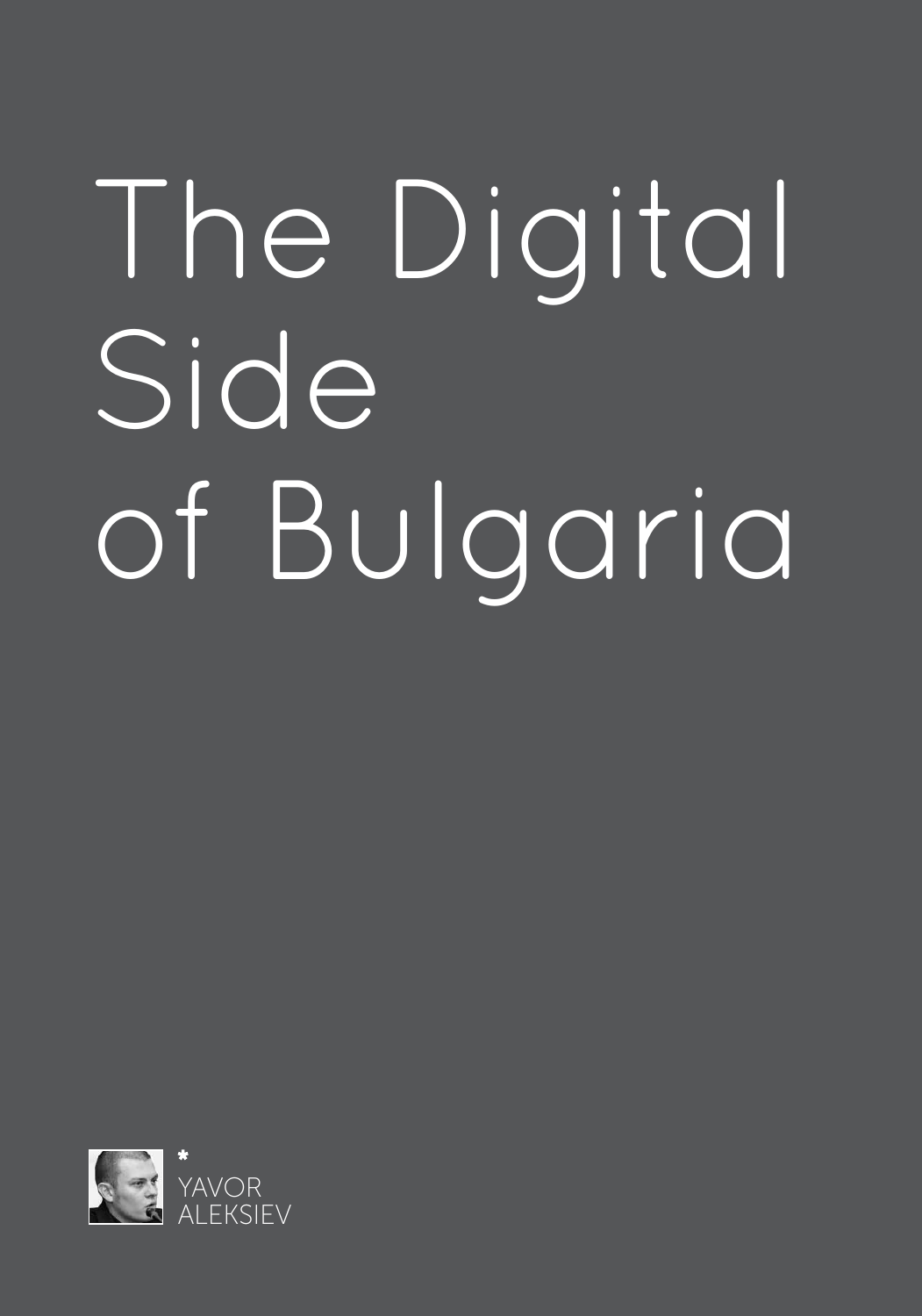a Bulgarian economic<br>
researcher, it is my job<br>
to frequently compare<br>
my country's perfor-<br>
mance in various as-<br>
pects to the rest of the EU. Since the EU has researcher, it is my job to frequently compare my country's performance in various as-28 member states, bar charts are quite adequate when trying to visualize and explain a given issue. I have found out that once a chart has been created, my attention tends to drift towards its right side – the place where one usually finds a meager, well below average bar with the label "Bulgaria" below it. All things considered, this is hardly the case in regard to the development of the digital economy and e-government in Bulgaria.

### BULGARIANS AND THE INTERNET

The story of the initial increase of internet penetration in Bulgaria is one of highly unregulated social and economic interaction. Most of the infrastructure and the client base in big cities were actually developed by small semi-legal neighborhood organizations, which one would find it hard to call "businesses" in any legally accepted sense of the word. Monthly payments were made in cash, usually after a visit from "the provider" with no documentation to certify transactions or obligations of any kind. This meant that once a significant (though informal) consumer market was in place, bigger companies could step in and buy it out without the need for significant advertising, human capital and infrastructural expenditures.

77 BULGARIA HAS ONE OF THE MOST DEVELOPED BROADBAND INFRASTRUCTURES IN THE EU AND FREQUENTLY MAKES IT IN THE TOP 10 OF VARIOUS GLOBAL CONNECTIVITY SPEED RANKINGS

From 2000-2006, most of these ventures were legalized just so that they could be acquired by cable TV operators, while others managed to keep "the big fish" away and gradually moved into the formal economy.

If ever there was an example of an unregulated free market approach to the development of a new type of social relations in

|                                            | WORLD AVERAGE | FU                 | <b>BULGARIA</b> |
|--------------------------------------------|---------------|--------------------|-----------------|
| <b>Connection speed</b><br>(Q1 2016)       | 6.3 Mbps      | 7.2 - 21.3 Mbps    | 15.8 Mbps       |
| Average peak connection speed<br>(Q1 2016) | 34.7 Mbps     | $28.4 - 84.4$ Mbps | 59.0 Mbps       |
| Households with Internet access<br>(2015)  | 43%           | 82%                | 59%             |

Figure 1: Bulgaria's internet connectivity performance card

Sources: Eurostat, National Statistical Institute, Akamai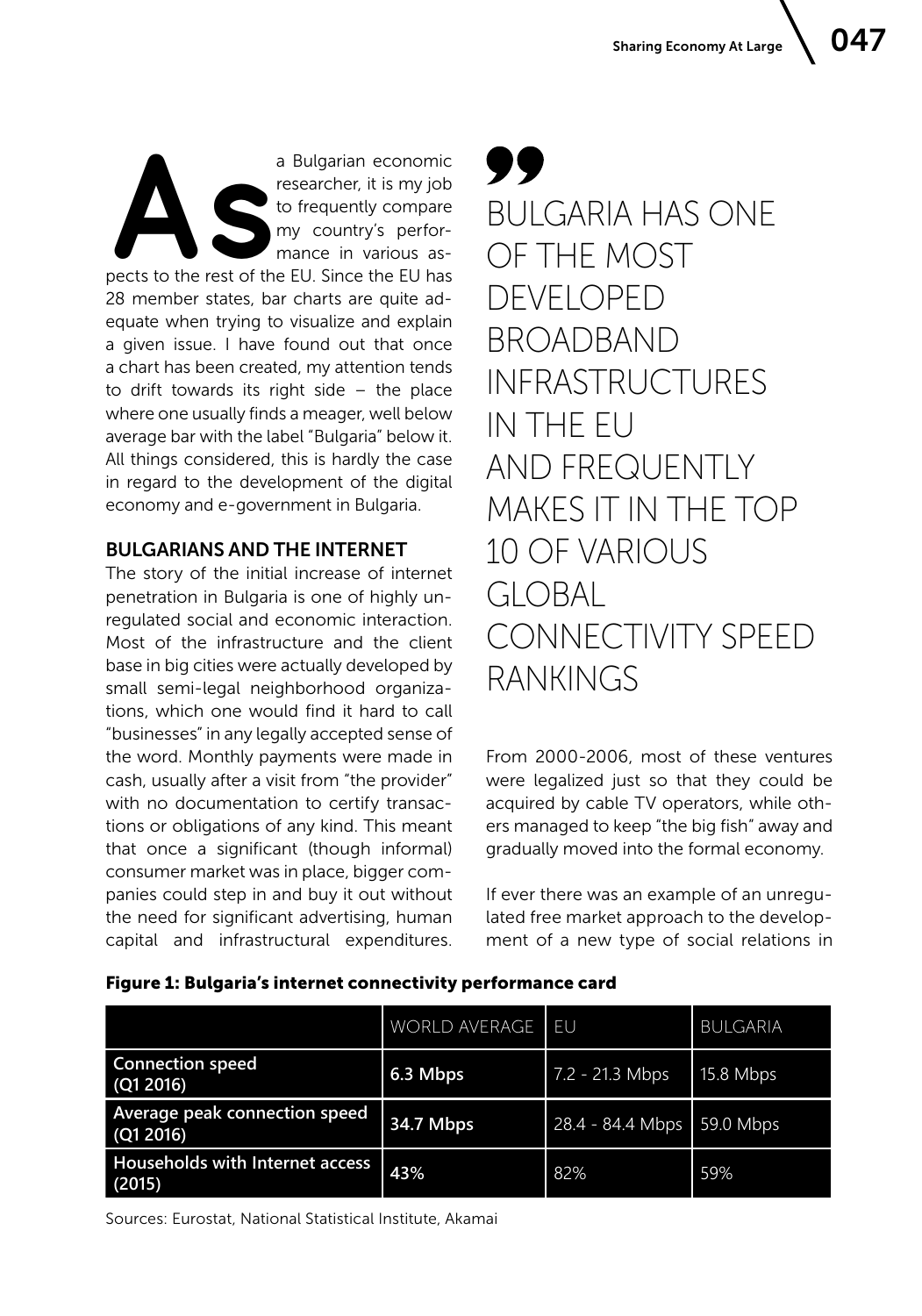Bulgaria – it is the spread of the Internet in the country. Bulgaria has one of the most developed broadband infrastructures in the EU and frequently makes it in the top 10 of various global connectivity speed rankings. However, all is not well when it comes to the significance of the Internet in the everyday life of an average Bulgarian. [See Figure 1]

Bulgaria is still one of the European countries with the lowest Internet access. In 2015, only 59% of Bulgarian households were connected to the Internet, compared to 82% in the EU. This relatively low level is indicative not only of the low standard of living of a (still) significant part of the population, but also of the severe demographic situation in some of the country's poorer and isolated regions. The latter results in the online exclusion of two seemingly unrelated socio-economic groups: 1) old people living in villages and 2) Roma communities, which usually comprise households with a large number of dependents, where parents have limited or no employment opportunities.

While a serious study of the catalysts of online exclusion is yet to be carried out, it is my understanding that demographic (age) and socioeconomic factors (cultural differences, poverty, illiteracy, social and labor market exclusion) by far play the leading role, compared to others such as central and local government policy, business practices, or basic infrastructural development.

This is also in line with what the little data we have suggests: according to the National Statistical Institute (NSI) 51.6% of households without internet access say that they lack the basic IT skills needed for using it, while 38.5% say they could not afford it. In addition, just 31% of people aged 55-64 and about 10% of people aged over

# 99 THE AVERAGE RETIREE AND THE AVERAGE ROMA PERSON ARE YET TO MAKE THEIR WAY ONI INF IN BULGARIA

65 have used the Internet at least once weekly in 2015. The two districts with the largest share of self-declared Roma population (Montana and Sliven) are also among those with the smallest share of households that had internet access in 2015 (36.8% and 44.6% respectively, compared to a national average of 59.1%) Simply put – the average retiree and the average Roma person are yet to make their way online in Bulgaria. While this means that there still exists a significant internet user market, it is highly unlikely that it will be developed in the short term.

We see a similar pattern in regard to Bulgarian businesses. The latest (2015) Eurostat data show that only 48% of Bulgarian enterprises have their own website, compared to 75% in the EU. The difference with average EU-levels is most significant in regard to micro and small enterprises (44% for Bulgaria and 72% for the EU), but the latter by far form the most significant share in regard to the size of enterprises.

In contrast, the difference in the share of large enterprises (the ones that employ over 250 people) that have their own website is just 10 percentage points – 84% for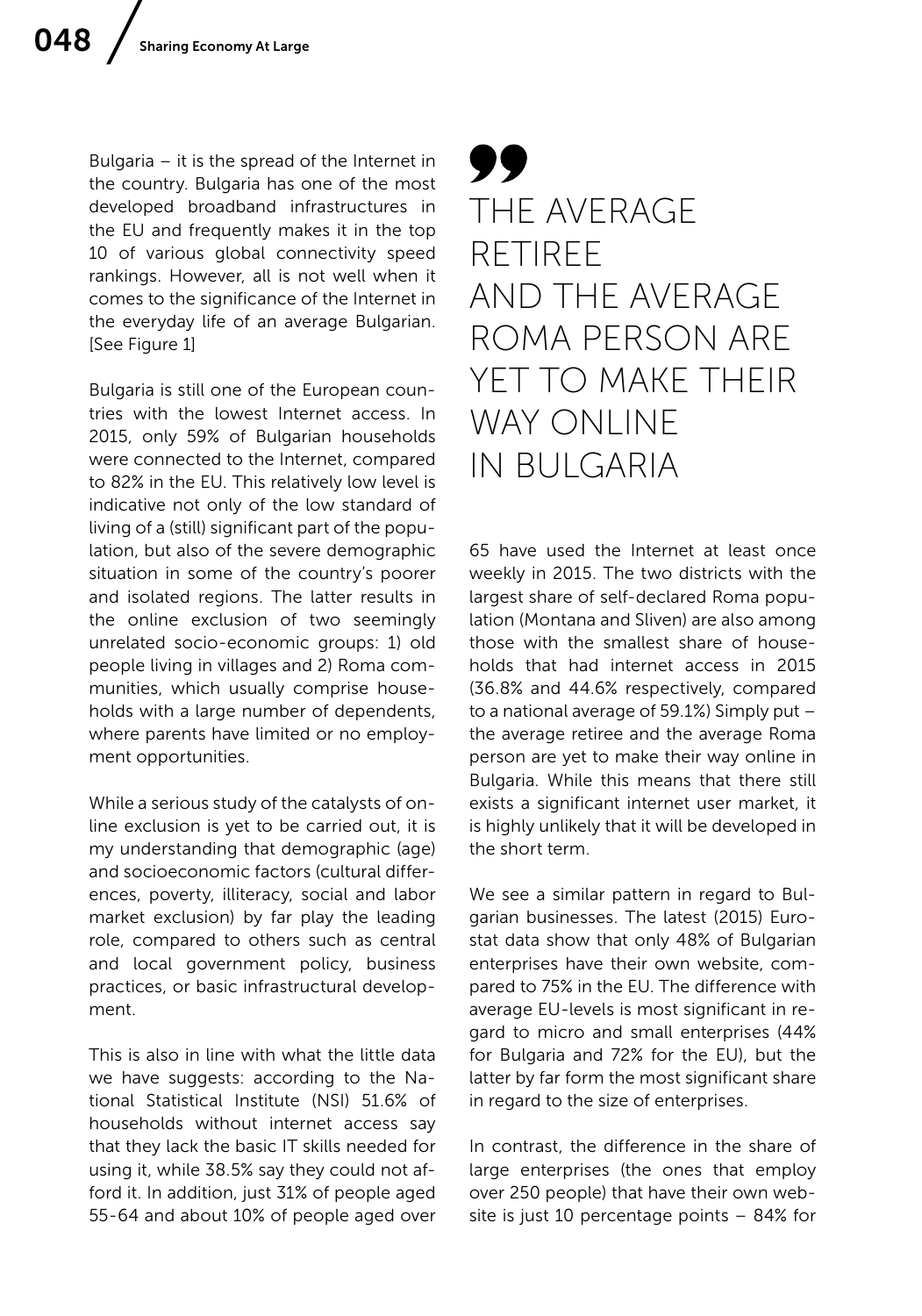

#### Figure 2: Share of enterprises that have their own website (2015)

Source: Eurostat

Bulgarian ones, compared to an average of 94%. What is more, medium and large Bulgarian enterprises have been quicker to catch up with their European counterparts (narrowing the difference by 7 percentage points in the 2010-2015 period), than micro and small enterprises (just 2 percentage points). [See Figure 2]

One of the explanations behind this is that a significant share of the larger enterprises in Bulgaria is actually owned by foreigners. While somewhat discouraging, the numbers show that the development of online trade and services in Bulgaria is yet to achieve its true potential. This means that a significant buffer still exists for lowering prices for domestic consumers. Online transactions have been proven to be

99 BULGARIA HAS EVEN BEEN DESCRIBED AS THE "SILICON VALLEY" OF IT-RELATED ACTIVITIES

cheaper than traditional ones, mainly because of the cost-optimization that onlinebased businesses can achieve in regard to expenditures on transportation, labor and storage.

#### THE DEVELOPMENT OF THE BULGARIAN ICT SECTOR

The rapid expansion of the country's ICT sector has been well documented by foreign media. Bulgaria has even been described as the "Silicon Valley" of IT-related activities and is one of the few EU countries to have ever made it in a number of Top 10 outsourcing destinations rankings such as AT Kearney's Global Services Location Index. The main drivers behind ICT sector foreign investment have been the (still) competitive wages, the relatively low rents for office spaces, the excellent broadband infrastructure, the country's EU membership and the Bulgarian tax system, which boasts a flat 10% tax on individual income and a 10% corporate tax rate.

According to Eurostat, from 2006-2014, the ICT sector's share of the country's annual gross value added tax (GVA) increased from 3.8% to 5.6%, while the EU average actually dropped from 5.0% to 4.9%. The influx of foreign ICT companies in Bulgaria has led to a significant increase in labor demand, thus causing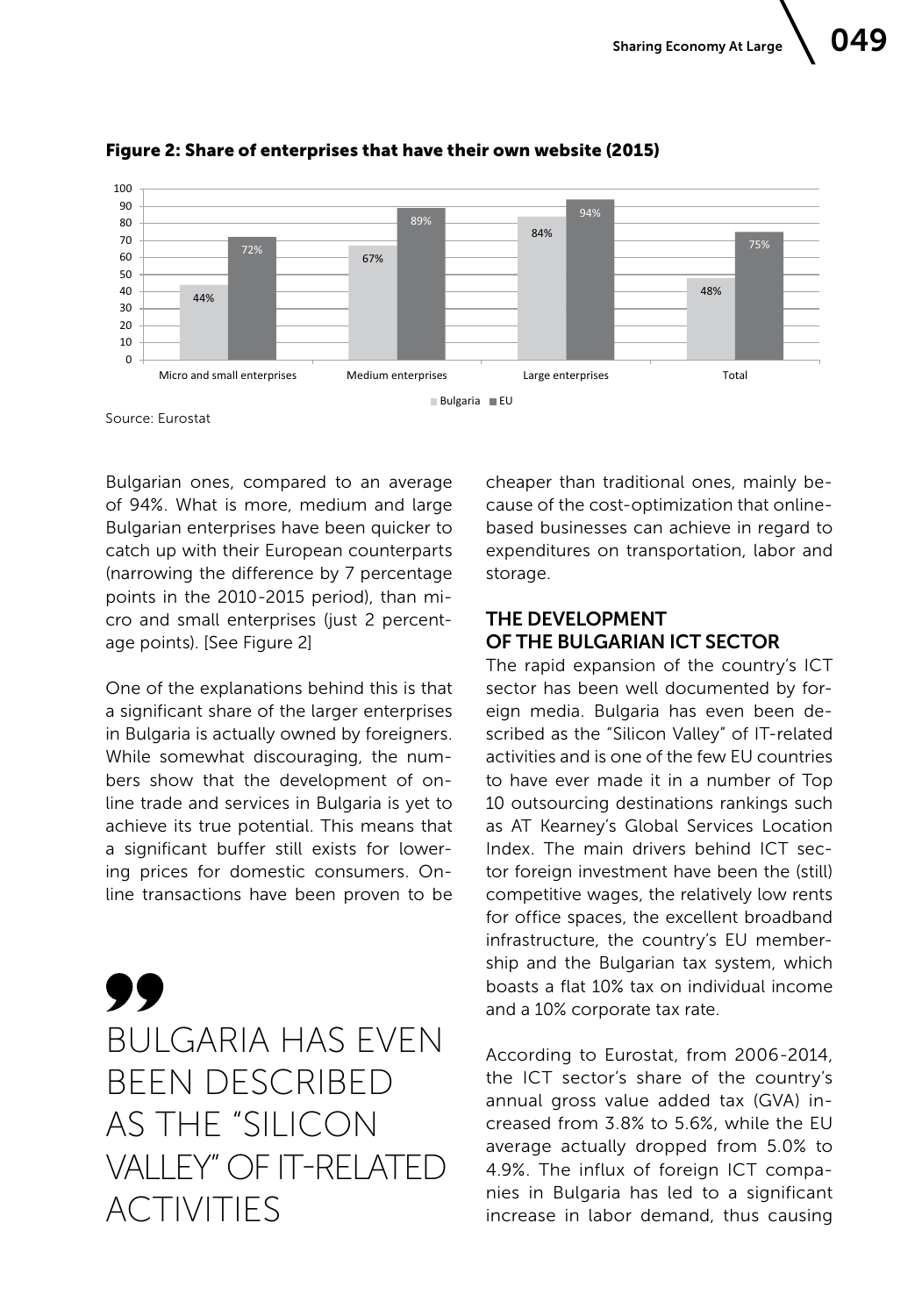99 THE DEVELOPMENT OF BULGARIA'S ICT SECTOR IS WIDELY VIEWED (AND RIGHTLY SO) AS ONE OF THE BEST HOPES OF THE COUNTRY TO RETAIN YOUNG PEOPLE WITH SIGNIFICANT ECONOMIC POTENTIAL

wages to rise way quicker than those in other economic activities. In 2015, the average employee in the ICT sector received a 2.5 times higher salary than the country's average.

World Bank data shows that revenues from Bulgarian ICT exports have risen from EUR 113 million in 2011 to EUR 778 million in 2015 – thus tripling in value in the course of just a few years. Most of these (EUR 465 million in 2015) are EU-bound, but on the country level the largest importer of Bulgarian ICT services is the US (EUR 152 million), followed by the United Kingdom (EUR 97 million) and Switzerland (EUR 41 million).

In 2015, the revenues from the export of ICT-related services accounted for nearly 11% of the overall export of all services, compared to 9.5% and 7.7% respectively in ICT powerhouses such as Estonia and the UK. [ See FRAME]

#### WHY IS THE ICT SECTOR IMPORTANT FOR BULGARIA?

The development of Bulgaria's ICT sector is widely viewed (and rightly so) as one of the best hopes of the country to retain young people with significant economic potential. The latter is a serious concern, since young, well-educated and highly productive Bulgarians tend to account for a big part of the migration from the country. While wages in Bulgaria are still the lowest in the EU, people employed in ICT (and especially in IT) have found their living standard rise much faster than the country

One of the highlights of the rapid development of the Bulgarian ICT sector in recent years has been the 2014 "Progress Software" acquisition of the Bulgarian company Telerik for close to USD 260 million.

Telerik was founded in 2002 by a small group of American University in Bulgaria and Technical University of Sofia graduates. It specialized in software development and the creation of application development tools and currently employs over 1,000 people. In 2009, the company launched a completely free training program for software developers, which has so far been attended by almost 10,000 students.

This private sector-led program has been by far the most successful ICT education initiative in the country, with Bulgarian universities so far being unable to provide students with a comparable curriculum.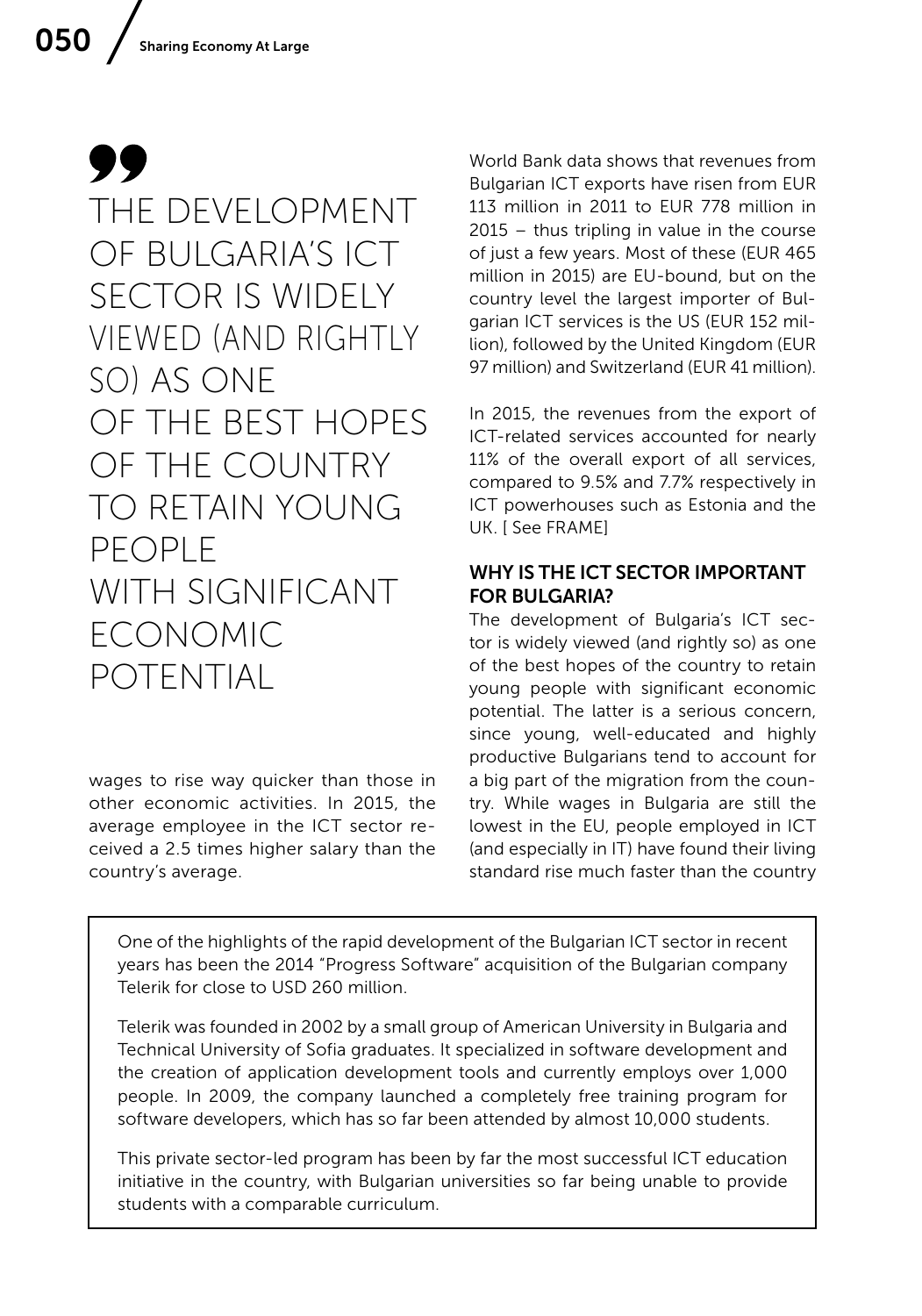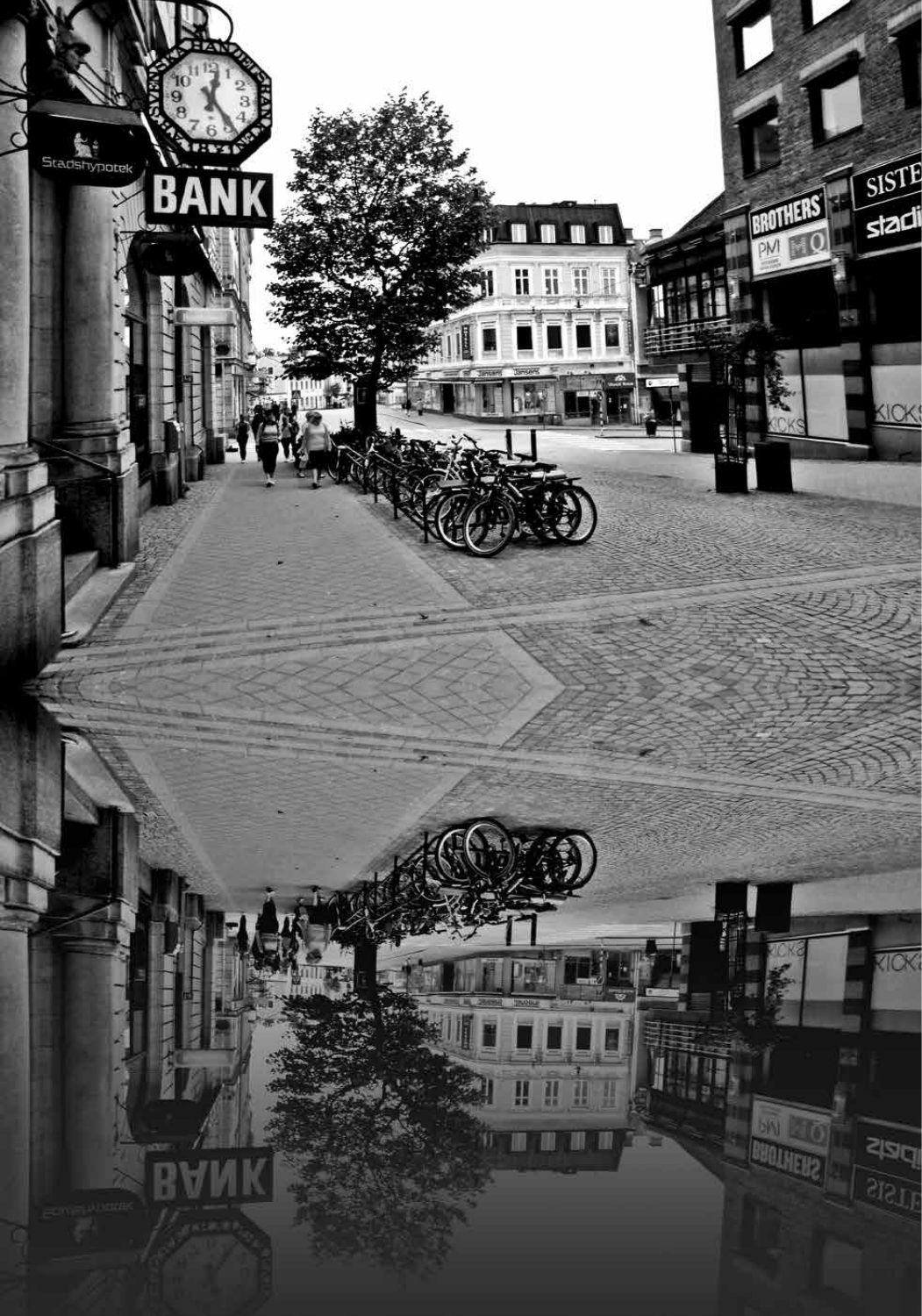average, which lowers their economic motives for searching for career opportunities abroad. This is due to several factors:

1. Compared to most other EU countries, Bulgaria's tax system is relatively accommodative of people with higher than average earnings. The country has a 10% flat income tax, combined with a BGN 2,600 gross salary maximum insurance threshold. The latter practically means that all income above BGN 2,600 is not subject to obligatory social and health contributions, which form the largest share of direct taxation for individuals and a significant share of the labor-related expenditures for employers. This means that employees get to keep a larger share of what the employer actually pays for their services. For instance, if a developer received a BGN 2,600 gross salary (around EUR 1,330), he would presently get to keep BGN 2,038 of the total BGN 3,070 that the employer has to pay<sup>1</sup>. This means that his net salary would equal 66.4% of what the employer actually pays for his services. In comparison, if the gross salary was to reach BGN 4,000 (which is quite common for IT specialists with five or more years of experience), the employee would get to keep BGN 3,135 of the BGN 4,470 that the employer would have to pay. The net salary now equals 70.1% of the total expenditures by the employer.

2. Bulgaria is currently the country with the lowest corporate tax in the EU  $-$  just 10%. This is, without a doubt, one of the leading drivers of FDI investment in the country and has helped the development of Bulgaria's ICT sector, which has led to an increased demand for labor and thus – to higher wages for employees.

99 IT SECTOR IS SHOWING SIGNS OF ACHIEVING WHAT VERY FEW ECONOMIC ACTIVITIES IN SERVICES HAVE MANAGED TO DO – PROVIDING HIGH PAYING JOBS NOT ONLY IN SOFIA, BUT ALSO IN OTHER REGIONS OF THE COUNTRY

3. The differences in the purchasing power of average wages across EU countries means that each euro in additional income in Bulgaria actually enables the acquisition of more products and services than in many other EU other countries. This is especially the case for higher paying jobs such as the ones in the ICT and (especially) IT sectors, also because of the already mentioned flat tax system, resulting in lower taxes on high earners.

It is worth noting that the IT sector is showing signs of achieving what very few economic activities in services have managed to do – providing high paying jobs not only in Sofia, but also in other regions of the

 $1$  Note that the expenses for the employers are actually higher than the gross salary, because of their obligation to pay around 60% of the total compulsory social insurance payments.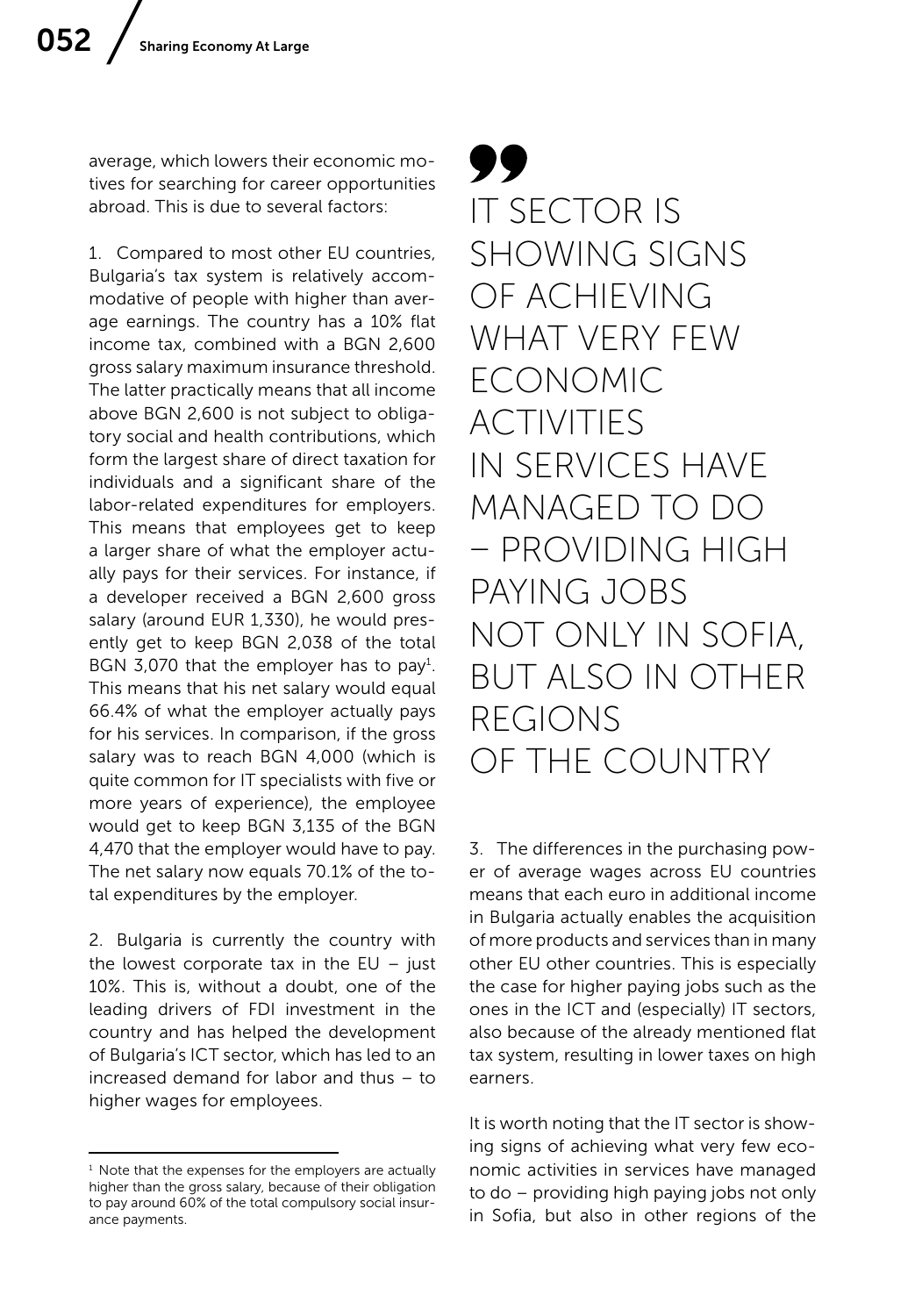country. The under-supply of labor in the capital and the rapid increase in wages has forced companies to expand their activities in the second and third biggest cities (Plovdiv and Varna) and has created incentives to target smaller cities as well. Thus the IT sector may yet help to address one of the leading economic issues in Bulgaria at present – the vast differences in job availability, wages and general economic diversification and development in the different regions of the country.

With all this in mind, it is easy to see why the significance of Bulgaria's IT sector is not only limited to its economic contribution, but also accounts for the improvement (or at least the less rapid deterioration) of social and demographic trends.

#### ICT WAGES AND EMPLOYEES

In order to better understand the appeal of the ICT sector in Bulgaria, one has to look a bit deeper than the headline wage and employment numbers. The latest available and comparable data from Eurostat and the National Statistical Institute (NSI) shows that:

• In 2010, the number of Bulgarians employed in the private ICT sector stood at 57,994 people, accounting for 3.5% of all private employees, compared to 3.4% in the EU. Nominal gross annual average earnings stood at EUR 8,778, compared to EUR 43,897 in the EU, which translates to 20% of the EU average.

• In 2014, the number of Bulgarians employed in the private ICT sector stood at 69,093 people, accounting for 4.1% of all employed, compared to 3.6% in the EU. Nominal gross annual average earnings stood at EUR 11,924, compared to EUR 46,647 in the EU, which translates to 26% of the EU average.

• In 2015, average gross wages in the Bulgarian ICT sector raised by an additional 7% while the number of employees increased by 1,750 people (a 2.5% increase). Although no comparable data is yet available on the EU level, these figures suggest that the catch-up process is well on track.

Despite the fact that the difference still seems significant, it has to be noted that the purchasing power of ICT sector wages in Bulgaria is highly competitive, when compared to those in other EU countries. The aforementioned differences in taxation levels and the peculiarities of the Bulgarian tax system (namely, the maximum insurance threshold) mean



#### Figure 3: Annual average wages in the ICT sector

Source: Eurostat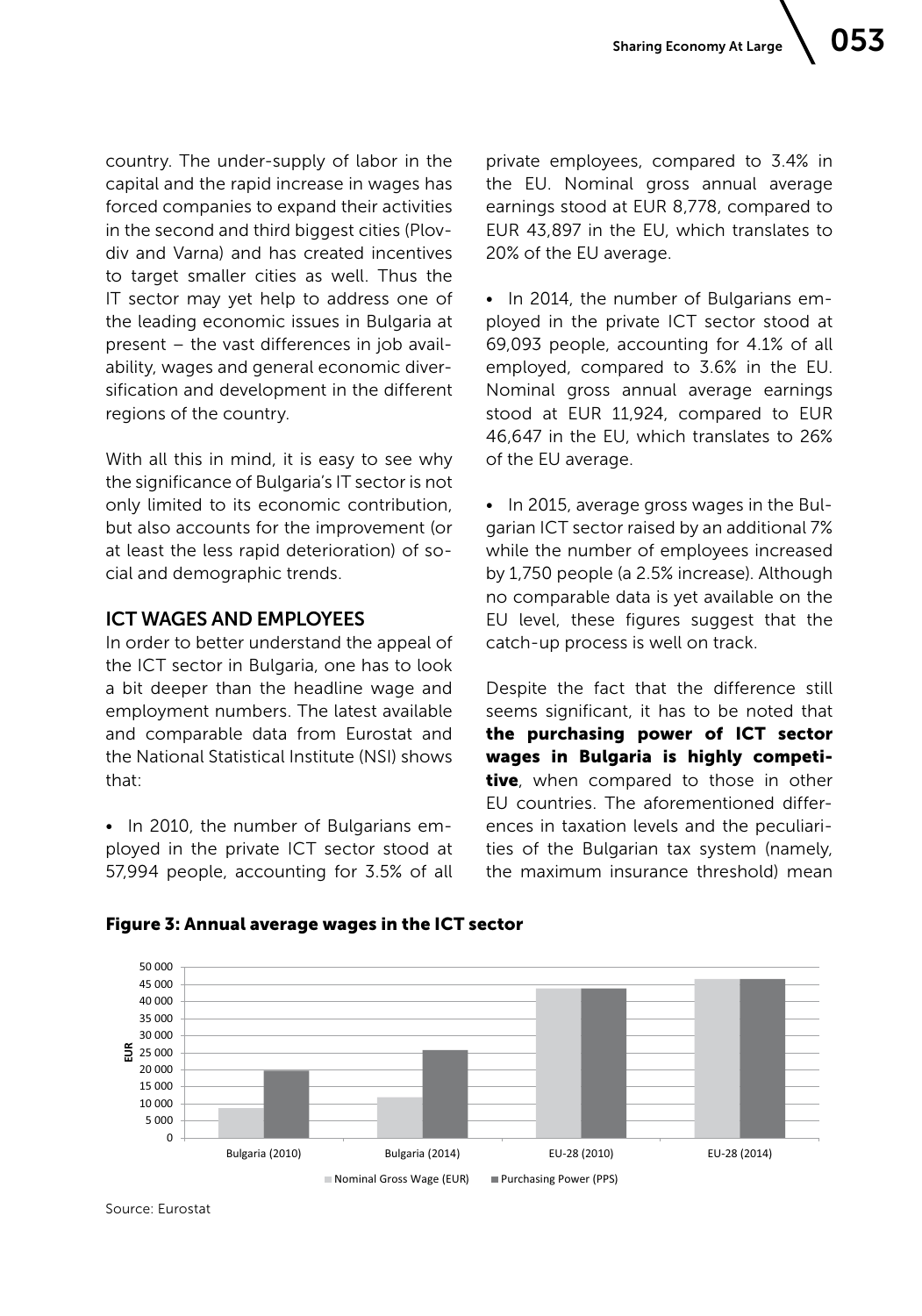that Bulgarian ICT employees get to keep a larger share of their gross earnings than ICT employees in other EU countries.

In addition, the general price level in Bulgaria is lower than the EU-average. If we account for the purchasing power of the ICT wages in the EU and in Bulgaria, we see that the difference in the amount of goods and services that the average employee can afford drops significantly. While the nominal ICT gross wage in Bulgaria has increased from 20% to 26% of the EU average from 2010-2014, its purchasing power stood at 45% in 2010 and reached 55% in 20142. [See Figure 3]

Despite the increasing economic and social significance of the Bulgarian ICT sector, there is still much to be desired, especially on account of the central government. The country's labor code is in bad need of a major overhaul, research and development (R&D) spending in the economy has remained low by EU standards and the overall protection of property rights (including intellectual property rights) is more of an intriguing concept than a reality. At some point the increase in ICT wages will probably slow down due to international competitiveness pressures, as well as the aforementioned gradual shift of ICT activities away from the capital.

#### E-GOVERNMENT IN BULGARIA

It is evident that the digital development of Bulgaria's economy and social relations remains fairly uneven. This is also very much the case in regard to the development of the e-government. While more and more administrative services are available on-line, their use has remained limited and their quality leaves much to be desired.

By all accounts most e-government initiatives under the country's "Administrative Capacity" program from 2007- 2013 yielded unsatisfactory results, with some notable exceptions such as the projects implemented by the National Revenue Agency (NRA). The latter had a telling effect on both the NRA's capacity to detect tax evasion practices,

99 BULGARIANS REMAIN PREDOMINANTLY "PASSIVE" INTERNET USERS – PARTICIPATION IN PROFESSIONAL ONLINE NETWORKS, ONLINE BANKING, BLOGGING AND ONLINE CITIZEN ACTIVITIES REMAIN RELATIVELY UNPOPULAR

and its online appeal; in recent years a growing number of citizens and businesses have made use of NRA's online services, including online filing of tax forms. A number of Bulgarian municipalities have also managed to gradually

<sup>&</sup>lt;sup>2</sup> According to own calculations based on Eurostat.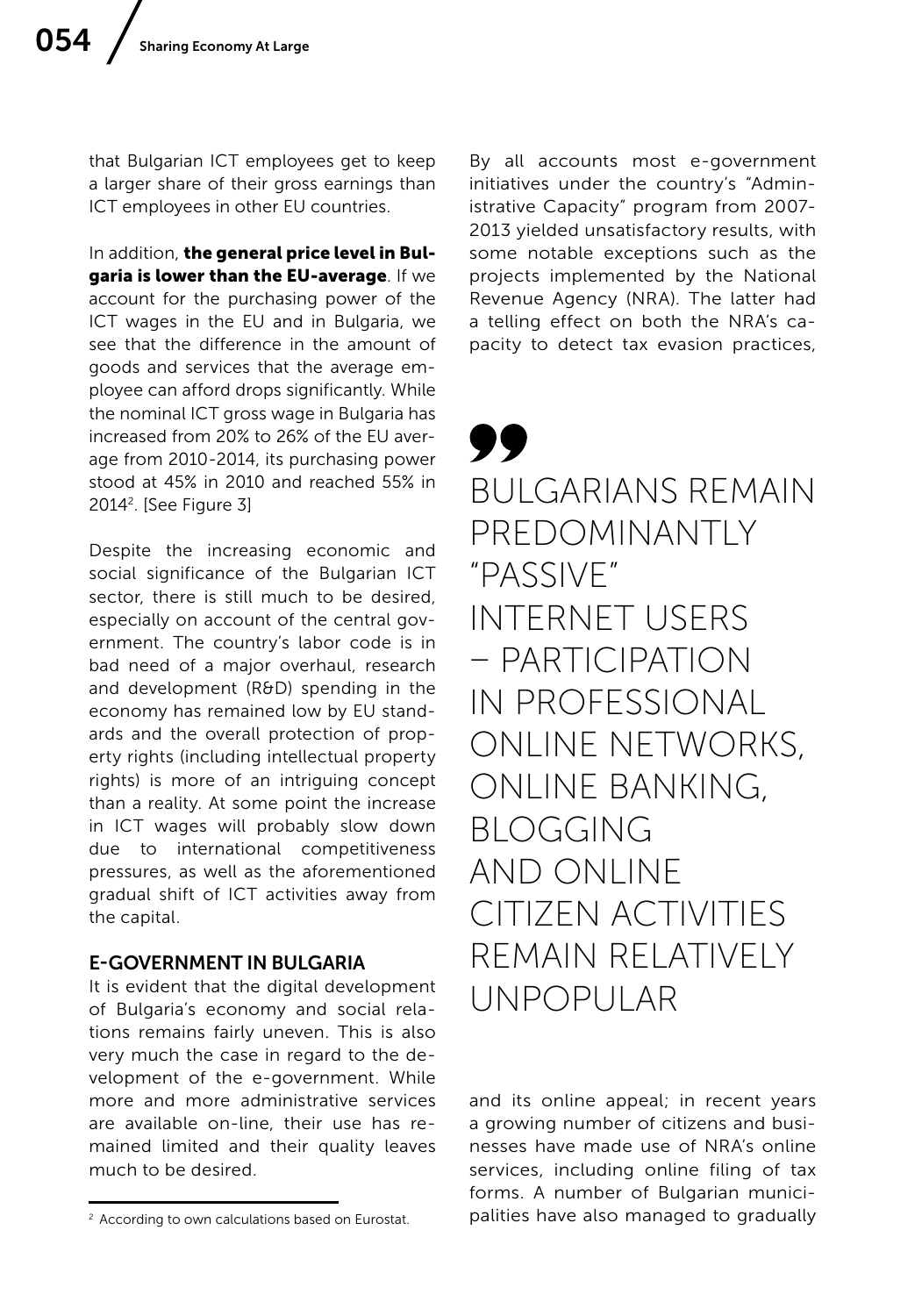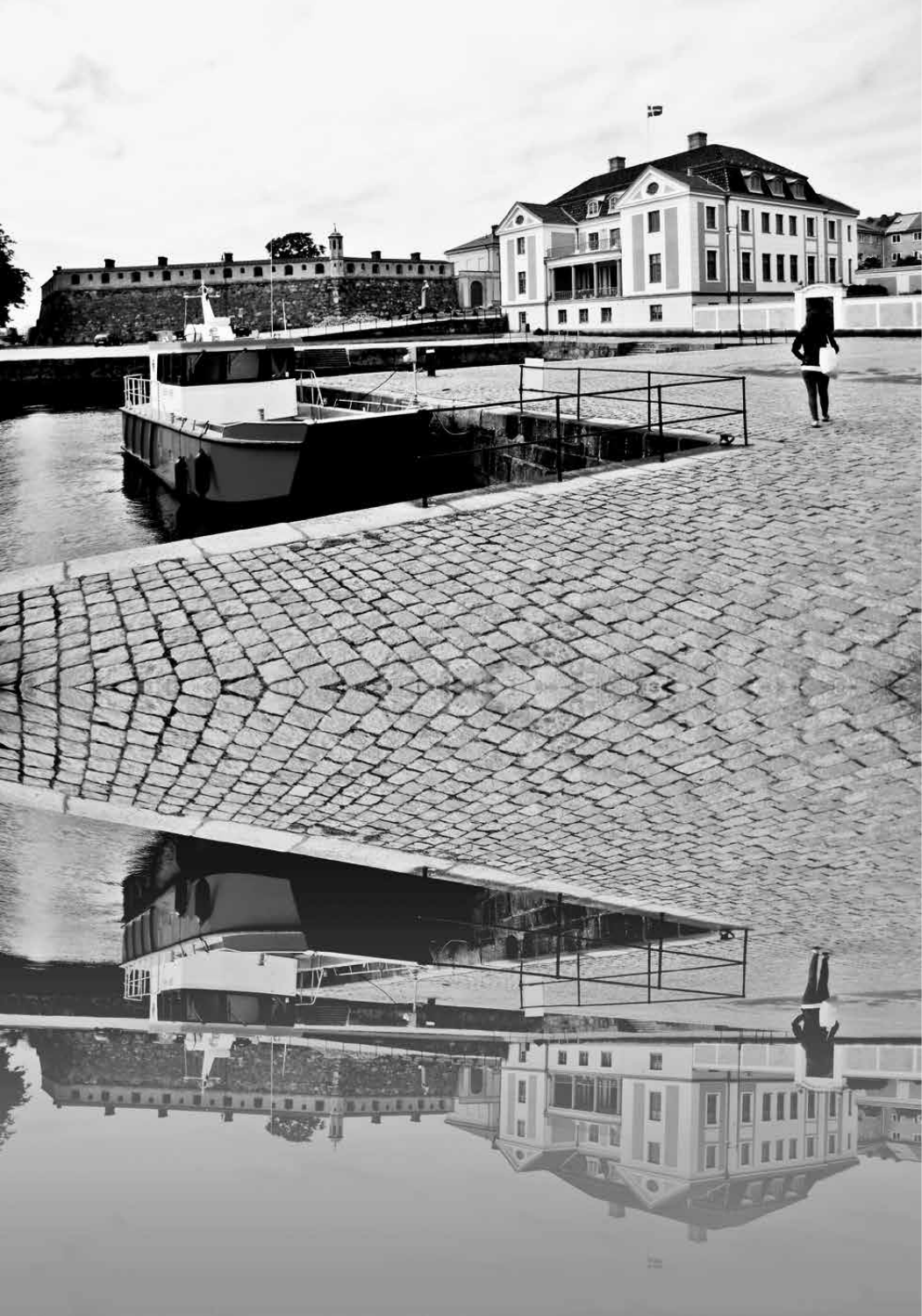implement various e-government tools, including online public procurement portals, administrative and tax-related services and various two-way communication methods.

Despite all these improvements, the use of such services has remained limited, as many citizens and businesses have yet to try and take advantage of the available options. Bulgarians remain predominantly "passive" internet users – participation in professional online networks, online banking, blogging and online citizen activities remain relatively unpopular. NSI data shows that in 2015, less than 18% of internet users had any contact with local or state institutions and less than half of them actually engaged in two-way communication.

Despite the ongoing push for the introduction of various e-government services, most Bulgarian lawmakers and political parties showed reluctance in regard to the adoption and implementation of online voting (e-voting). Recent successful hacker attacks against a number of government websites (including the Central Election Commission) have proven that some of the concerns regarding the country's preparedness for such a venture are well founded. However, most arguments against the introduction of e-voting in the country's elections and referendums came from parties that traditionally lack support from Bulgarians living abroad. After a successful, but not legally binding referendum was carried out, and under continuous public pressure, the Parliament finally introduced and voted legislation that foresees the gradual implementation of online voting (after an initial testing phase) into power.

#### THE OPEN DATA MOVEMENT IN BULGARIA

In recent months the coalition government has repeatedly tried to portray Bulgaria as a "trend setter" in regard to public open

data initiatives. While such a statement is clearly exaggerated, it is true that as far as the development of e-government and the openness of public administrative bodies are concerned, the current administration has managed to achieve visible results and has put forward proposals and solutions to some long overdue issues.

For instance, Bulgaria ranked 16<sup>th</sup> in the 2015 Global Open Data Index, up from 51st in 2014, thus surpassing countries such as: Slovakia, Latvia, Austria, Switzerland and even Germany. The country received high rankings for the openness of its "National Statistics", "Procurement Tenders", "Election Results" and "Government Budget" datasets, large parts of which are already available in various electronic formats and are easily accessible.

The positive results that have been achieved during the past two years are to a large extent a result of the efforts of Rumiana Bachvarova, the Deputy Prime Minister for Coalition Policy and Public Administration and acting Minister of Interior, and what has come to be known as "her team". The latter consists of leading e-government and digital economy activists (mostly developers), who have been charged with the ambitious task to practically change the mentality and practices of Bulgarian administrative bodies in regard to the way they collect, store and publish information. They are also the leading force behind the development of the www.opendata.government.bg portal (the official repository and the main go-to place for open data in the country) and also act as advisors in the legislative open data and e-government initiatives.

This expert-led approach to the development of functioning public systems and corresponding legislation may be a common practice in many European countries, but is somewhat of an exception in the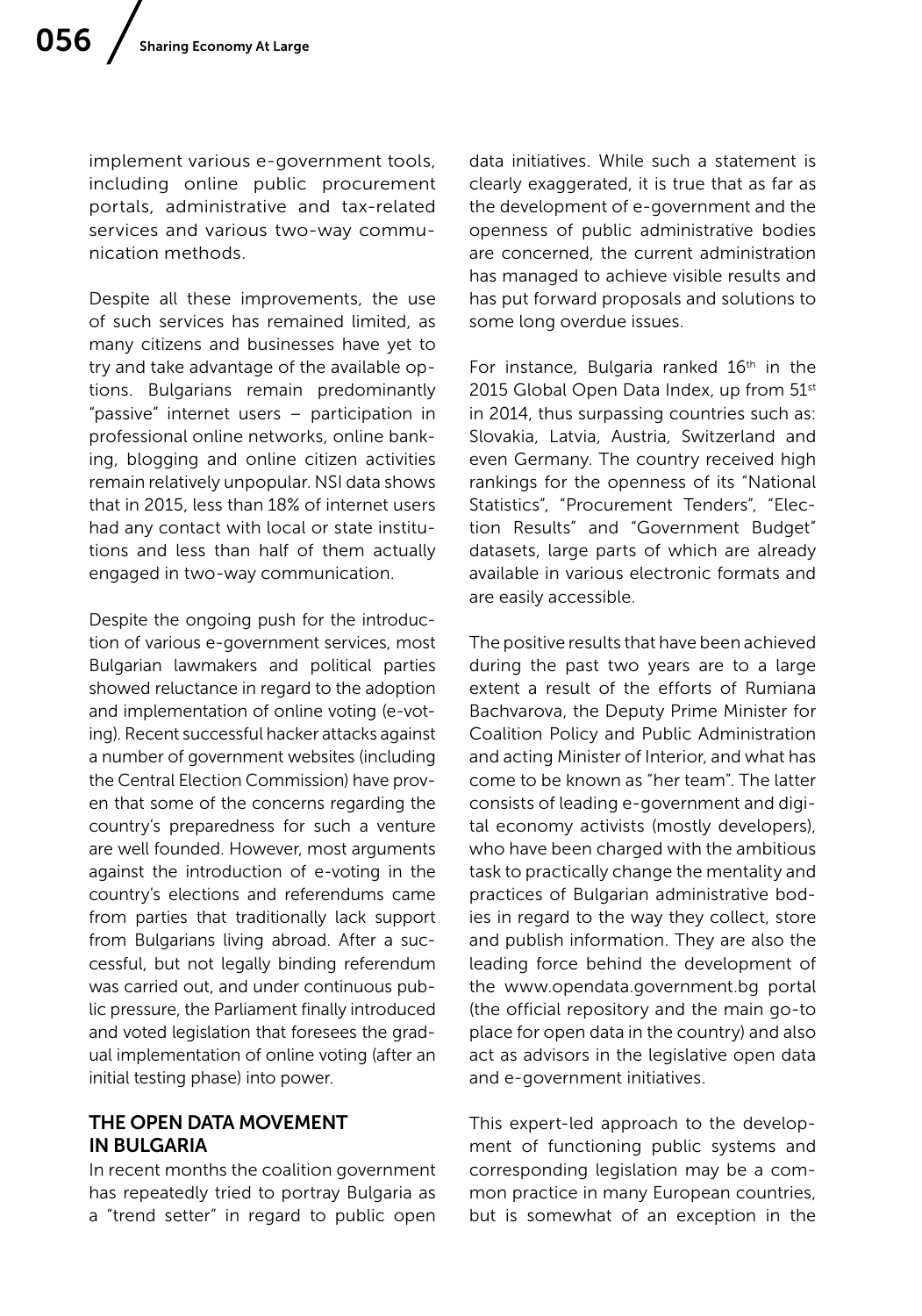## A TIMELINE OF THE ADOPTION OF E-VOTING IN BULGARIA

01/29/2014 – The President of Bulgaria Rosen Plevneliev proposes a referendum about electronic voting (to be held in conjunction with the upcoming European Parliament elections in May the same year).

02/03/2014 – The CEDB party proposes full electronic voting in Bulgaria and electronic voting for Bulgarians abroad.

02/12/2014 – While discussing and voting the changes in the Election Code, the majority in parliament rejects the proposal of CEDB for the introduction of electronic voting.

**06/03/2015** – President Plevneliev officially submits a proposal to the National Assembly for local elections and a referendum to be held together on October 25, 2015 with the following questions:

1. Do you support part of the members of parliament (MPs) to be elected through a majoritarian system?

2. Do you support the introduction of compulsory voting in elections and national referendums?

3. Do you support being able to vote remotely by electronic means during elections and referendums?

07/28/2015 - The Parliament narrows down the presidential referendum only to the question about electronic voting, rejecting the other two questions.

10/25/2015 – Local elections are held along with the referendum "for" or "against" electronic voting. The results from the referendum are 69.5% "for", 25.99% "against", 4.51% void. The total turnout for the referendum is 39.6%, and thus the outcome of the referendum is not binding?? for Parliament. However, regulations state that if the activity in the national referendum is over 20%, Parliament must vote on the issue.

11/10/2015 – "Slavi's Show" initiates a petition for a referendum that contains six questions, one of which is again whether electronic voting should be introduced. The initiative lasts three months and in the end manages to collect 673,481 signatures. In May 2016, the questions are approved by Parliament without changes to be held as referendum along with the presidential elections in November the same year.

01/28/2016 - The CEDB, MRF, The Reformist Block, The Patriotic Front and ABR parties declare themselves "for" the electronic voting and support it during the discussions.

02/09/2016 – MPs support the introduction of electronic voting (provided that there are legal guarantees for protecting the secret of the vote, for civilian control of the election process and for the security of information systems).

04/27/2016 – Parliament adopts electronic voting from 2018 on. Electronic voting should be conducted experimentally three times during 2018 (to be held in one electorate region) and if successful, will be officially introduced in the elections for European MPs in 2019. Until that date, the Central Election Commission should do three simulations of remote electronic voting with fictitious parties, coalitions or candidates. People will be able to change their vote multiple times and the last vote will be the one that actually counts.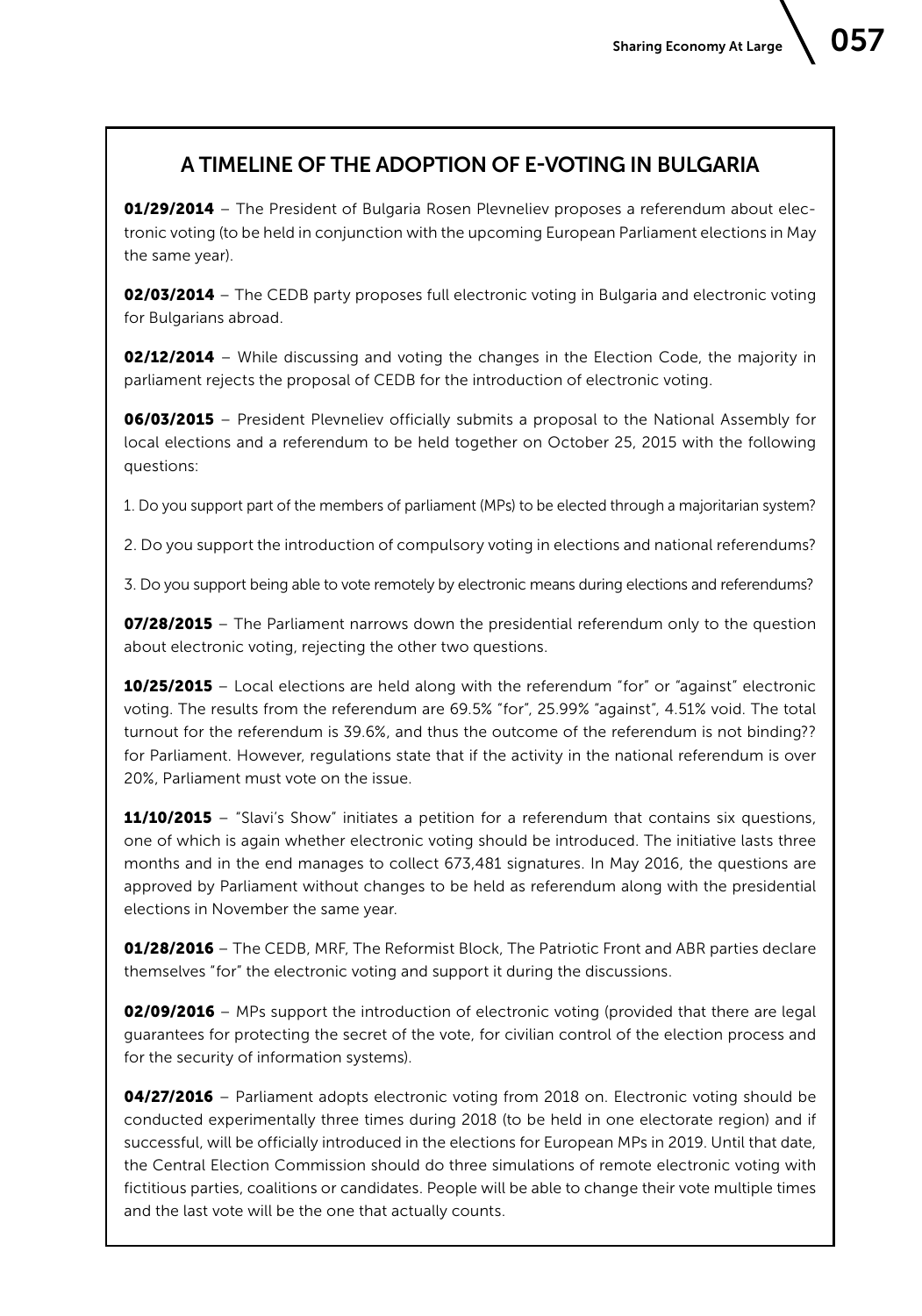case of Bulgaria. In the course of two years Ms. Bachvarova and her team have managed to:

1. develop, popularize and monitor the country's official open data web-portal;

2. push through legislation that makes the use of publicly available open source code a prerequisite for the eligibility of projects under the 2014-2020 "Good Governance" Operational Program of the EU. The 2016 amendments in the Law of Electronic Governance require that all software written for the government is open source and is developed as such in a public repository (thus being freely available to practically everyone);

3. increase the administrative capacity of a number of public bodies, which has resulted in the publication and follow-up support of a number administrative registries and datasets that (although theoretically public) were practically unavailable for the average citizen.

Despite all these positive developments, as has been repeatedly pointed out by Bulgarian researchers, developers and open data enthusiasts, the unavailability or low quality of geographic location and land ownership datasets pose serious challenges for the adequate utilization of many other informational sources.

Some of these shortcomings are the predictable result of the woefully slow development of the country's cadastral maps, as well as the general problems with land ownership and protection of property rights. In addition, many of the recently opened public datasets (with a few notable exceptions) do not really provide developers and researchers with tools that can support the development of sustainable applications or products and

are rather "static" in nature. To some extent, these deficiencies will probably be overcome with time, but they are worth noting and are probably one of the main reasons why Bulgarian companies and NGOs have so far been unable to secure funding from open data related initiatives such as Google's "Digital News Initiative" (DNI) and EU's Horizon 2020 "Open Data Incubator for Europe" (ODINE).

Despite the fact that open data initiatives should (in theory) empower NGOs, citizens and businesses to exercise control over the policy making process, the latter is yet to materialize in Bulgaria. I would argue that some of the reasons for this lie not in the datasets themselves, but rather in the lack of expertise, practical and technical preparedness of Bulgaria's nongovernmental sector to make good use of big data. Still, there have been some recent good examples of data-driven journalism and open data applications that suggest that this problem will be overcome with time.

#### **CONCLUSIONS**

Most aspects of Bulgaria's digital development are well on track with that of the EU as a whole. While there is plenty of praise to go around, the rise of the ICT sector and the push for open public institutions has been almost entirely due to the efforts of citizens and businesses (local, as well as foreign ones).

As far as crediting Bulgarian governments goes, their biggest contribution so far has been the reluctant, yet visible adoption of the imperatives of the digital society. Institutions have been slow to change their ways, but they are increasingly doing so, by offering digital alternatives to traditional administrative services and providing access to previously buried data sets.